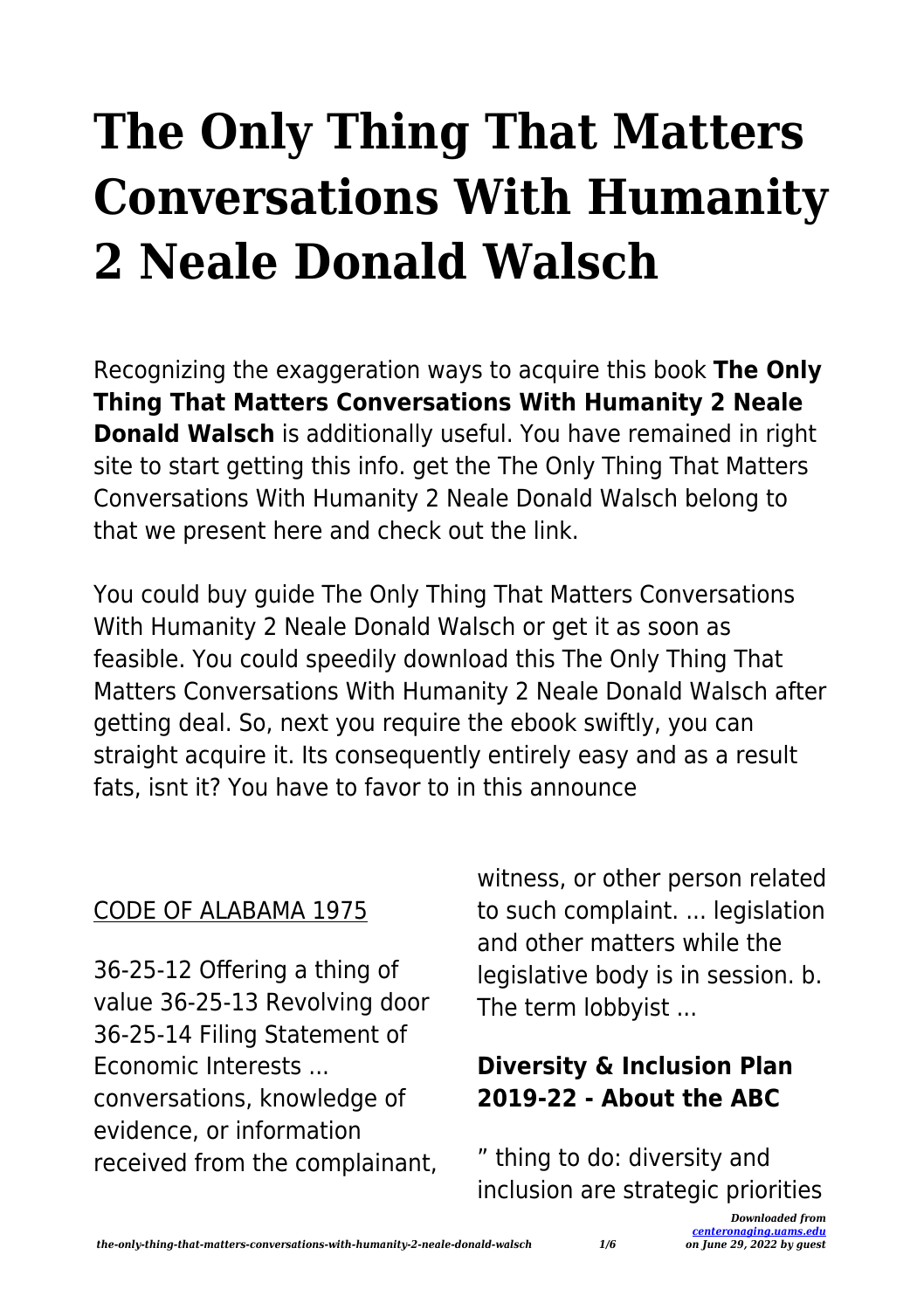for all media organisations. In order to be relevant, valued and loved by our audiences as we move towards 2022 and beyond, we must make content for all Australians, about all Australians. The ABC values all its employees equally. We already are a diverse organisation and have ...

# The Art of Thinking Clearly: Better Thinking, Better Decisions

'heuristics and biases', and I also increased my email conversations with a large number of researchers and started to visit their labs. By 2009, I had realised that, alongside my job as a novelist, I had become a student of social and cognitive psychology. The failure to think clearly, or what experts call a 'cognitive error', is a

## **Module 4 Communicating with and Counseling Adolescents**

listen to a peer who tells them the same thing. Using other adolescents who have

struggled with the same problems related to care and treatment, like adherence challenges or disclosure, can be an extremely effective motivator for adolescent clients. See Session 5.3 for more information about peer support.

# Gender Styles in Communication - University of Kentucky

Why Interpersonal Communication Matters • A Measurable impact on psychological and physical health. People with higher levels of interpersonal communication skills are better able to adapt to; stress, have greater satisfaction in relationships and more friends, and have less depression and anxiety. • Meeting Basic Needs:

# **The 16 Myers-Briggs Types**

Good at reading other people. Bored by routine, will seldom do the same thing the same way, apt to turn one new interest after another. ESTJ -Enforcer Practical, realistic,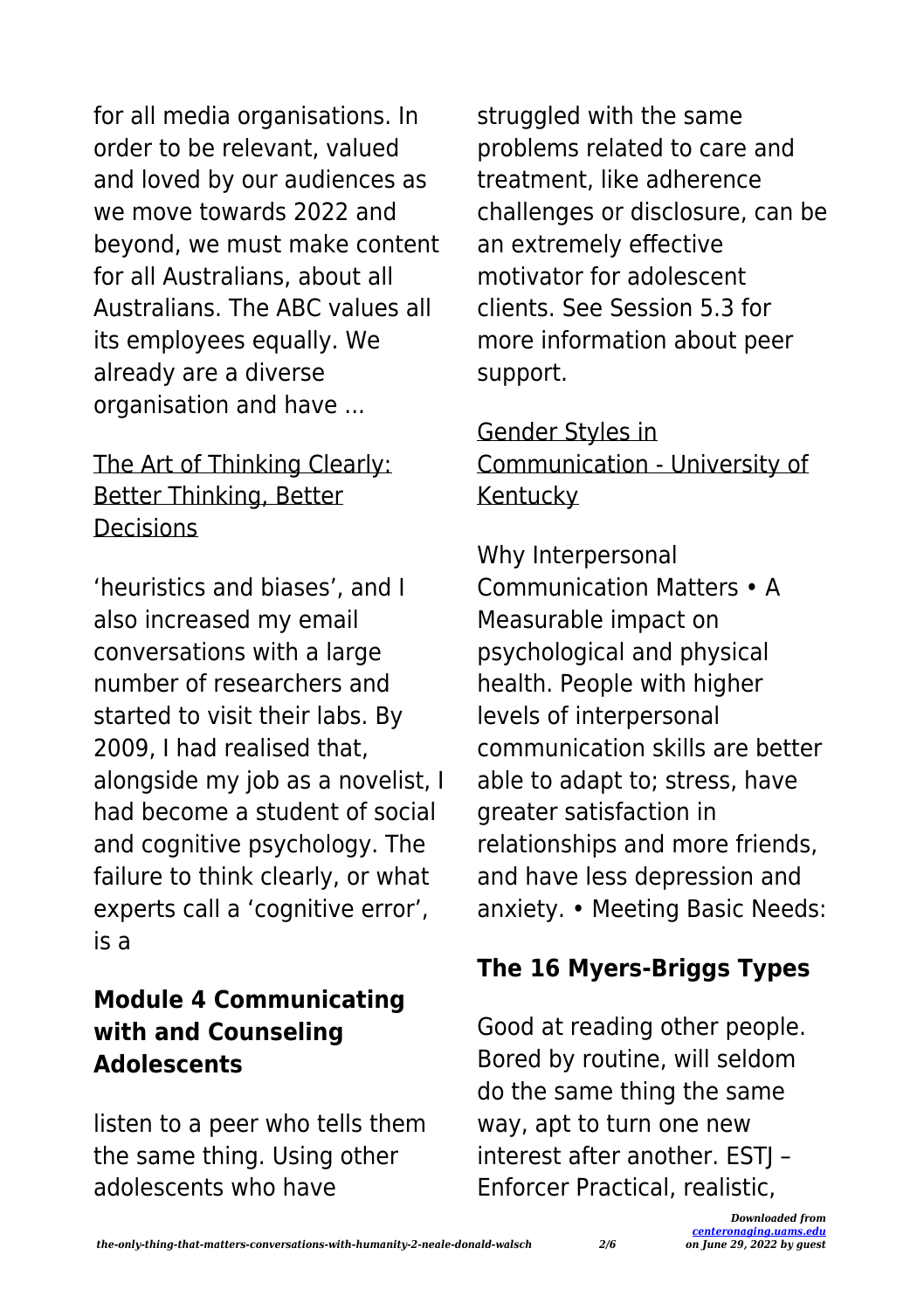matter-of-fact. Decisive, quickly move to implement decisions. Organize project and people to get things done, focus on getting results in the most efficient way possible.

#### LEAN INTO LEARNING - Amazon  $53$

In conversations with our customers, we've learned that real-world experience cannot be gained by ... Not only is fostering a diverse and equitable culture the right thing to do — it's the smart thing to do. A recent McKinsey study, conducted on more than 1,000 companies in 15 countries, found that companies ...

#### A Practical Guide to Psychiatric Advance Directives - SAMHSA

prevent crises from occurring. The planning conversations often include family members or others in a person's social support network. Sometimes the conversations around planning for crisis can be difficult, as people may be reluctant to revisit past crises. However, when the

conversations are handled skillfully,

# Thinking about end of life - Age **IIK**

There's no right or wrong way to have these conversations, but being open and frank can make them easier. Choose the people you want to talk to, and only share as much information as you feel able to. If you don't feel ready to talk, that's OK too. Talking to children and young adults If you have children or young adults in the family ...

## **Your Conversation Starter Guide**

To get ready to talk about what matters to you and your wishes for care through the end of life, it's helpful to gather your thoughts as a first step. You don't need to have the conversation just yet. Here are some helpful ways to think about what matters to you and prepare for your conversation. That's your "what matters to me ...

#### **Awareness Week - Amazon**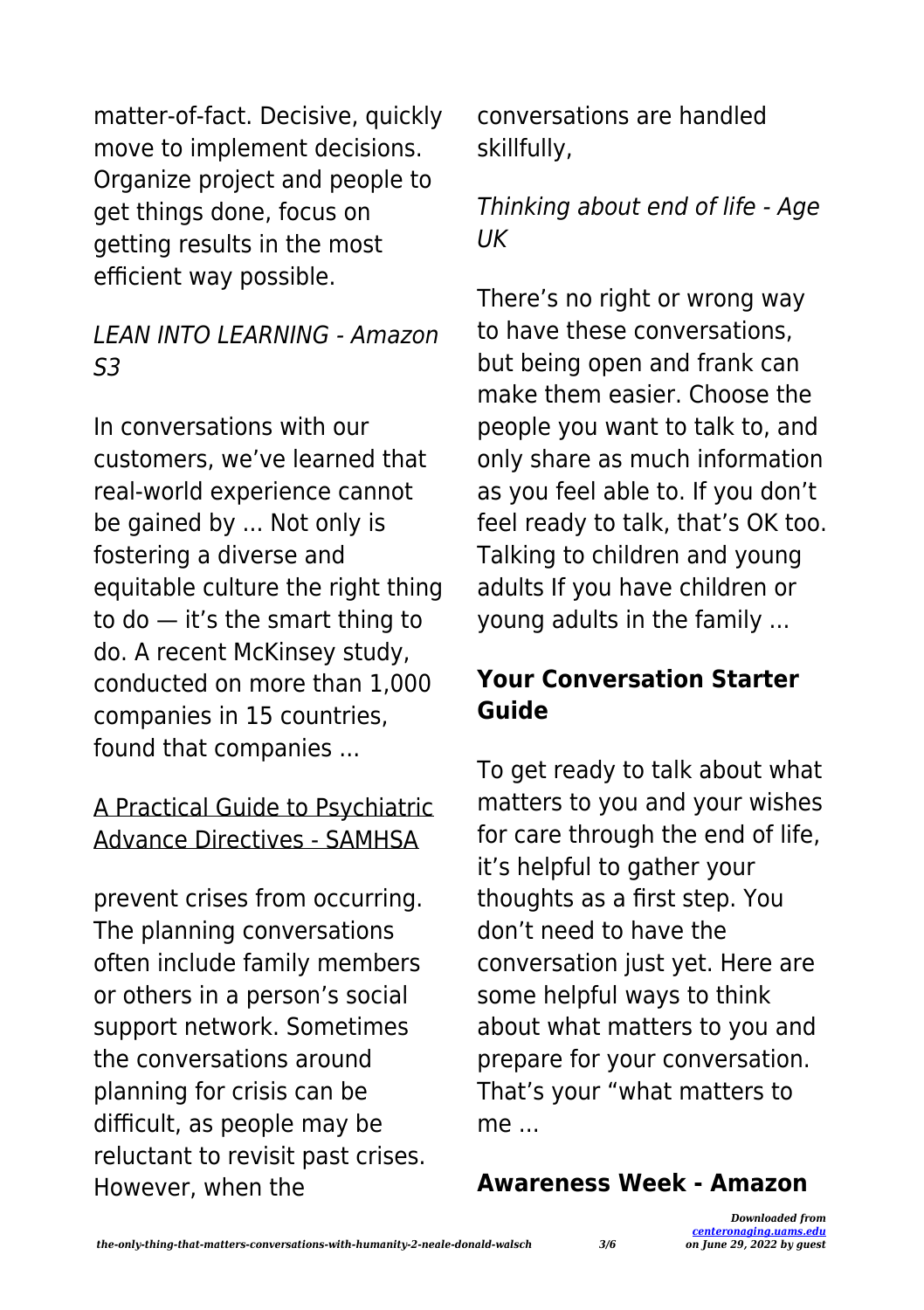# **Web Services**

Dying Matters Awareness Week exists to help create a space for communities to have conversations about death and dying in whatever way works for them. We understand it's a topic that makes people feel anxious; it can feel hard to talk about, and people often worry about saying the wrong thing. What we want you to know is that very often,

# **Nature recovery green paper: protected sites and species**

reflect our goal of not only halting the decline in nature but restoring it. By simply letting go of the reins, we can give nature the space to return in relatively short timeframes. This will go hand in hand with our wider work with willing landowners through the financial incentives in the Landscape Recovery and Local Nature Recovery schemes.

# Can We Talk? Improving Couples' Communication - **Dartmouth**

couple is often the last thing on our minds as we deal with the hassles of daily life. Although you may be busy, stressed, and worried, take the time to focus on your partners' needs and spend quality time together without interruption. Even a few minutes a day talking about what has occurred can be a relief from stress.

# **GREATER MANCHESTER WELLBEING TOOLKIT - GMHSC**

seek help when we need it. Only by looking after ourselves are we able to make sure we are in the best position to look after others. FOREWORD This toolkit has been created with our broad and diverse health and care workforce in mind. To help make it as easy as possible to look after yourself, when you are so busy looking after others.

# **Avoiding Racial Equity Detours - EdChange**

conversations about race rather than to advance equity for students of color (Swanson &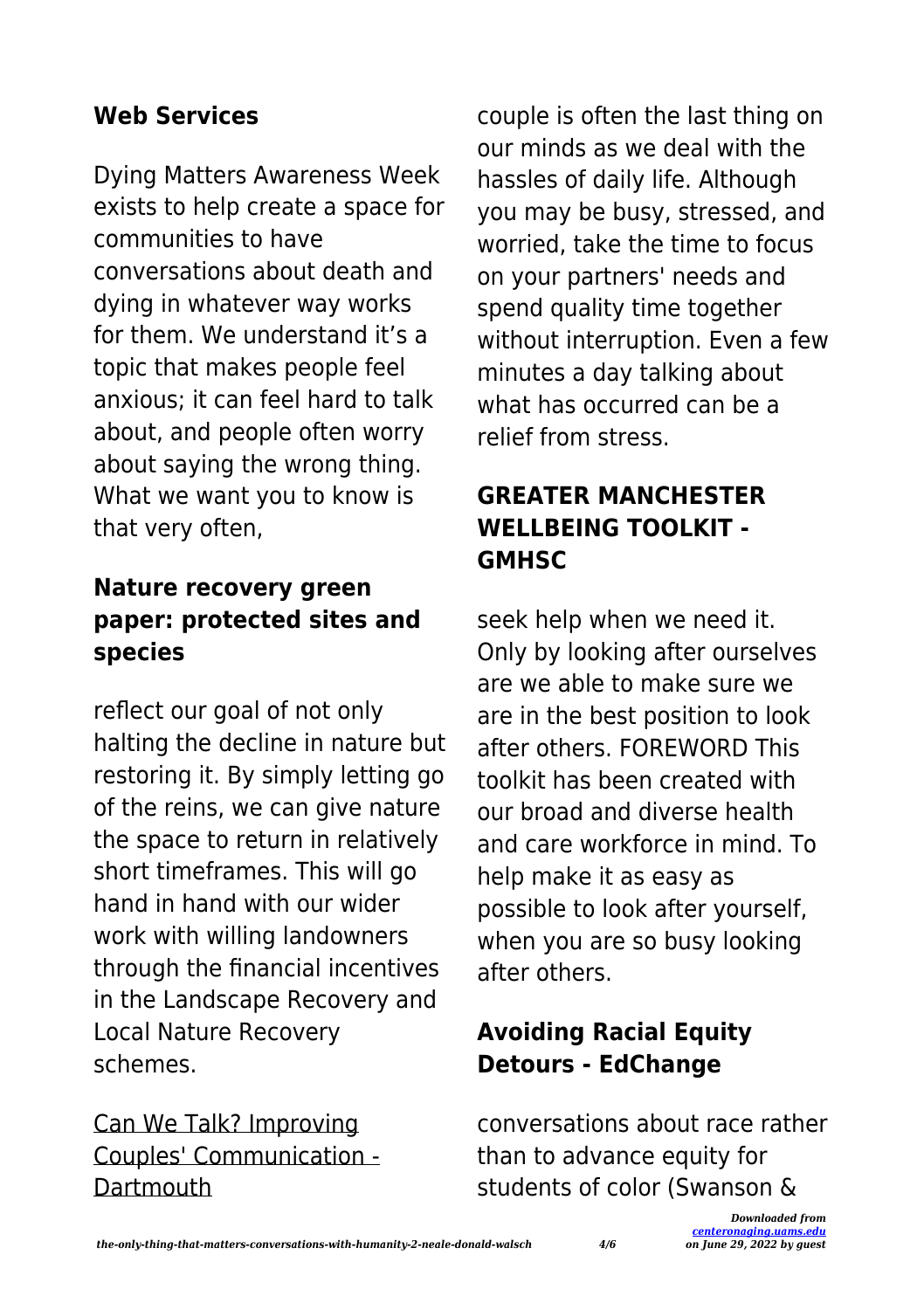Welton, 2018). A common "equity" PD framework in these contexts is cultural competence—an approach that provides a way to talk about "cultural dif-ferences" without having to name or confront racism (Gorski, 2016a; Pon, 2009). Cultural competence is

## 2021 Environmental Social & Governance Report

Governance ("ESG") matters helps drive this progress and contributes to a more sustainable and inclusive economy. Building off the foundation of our Business Principles, we are leveraging our expertise, capital, data and resources to advance inclusive growth and support the transition to a low-carbon economy.

# Code of Conduct - JPMorgan Chase

For concerns that are specifically related to accounting, internal controls, auditing matters or financial reporting practices, contact the JPMC Conduct Hotline, or the

General Counsel of JPMorgan Chase & Co. Office of the General Counsel: 383 Madison Avenue, New York, NY 10179. Report a Potential Violation or Other Concern

# Smiling matters - CQC

Smiling matters: Oral health care in care homes 2 Care Quality Commission Our purpose The Care Quality Commission is the independent regulator of health and adult social care in England. We make sure that health and social care services provide people with safe, effective, compassionate, high-quality care and we encourage care services to improve.

# Coca-Cola COC

to answer questions. Make ethics conversations part of your routine. Be informed. Recognize that you may not always find the answers that you need in the Code, so know where to go for answers when there are questions. Expect the best. Discuss the importance of ethics and compliance and let